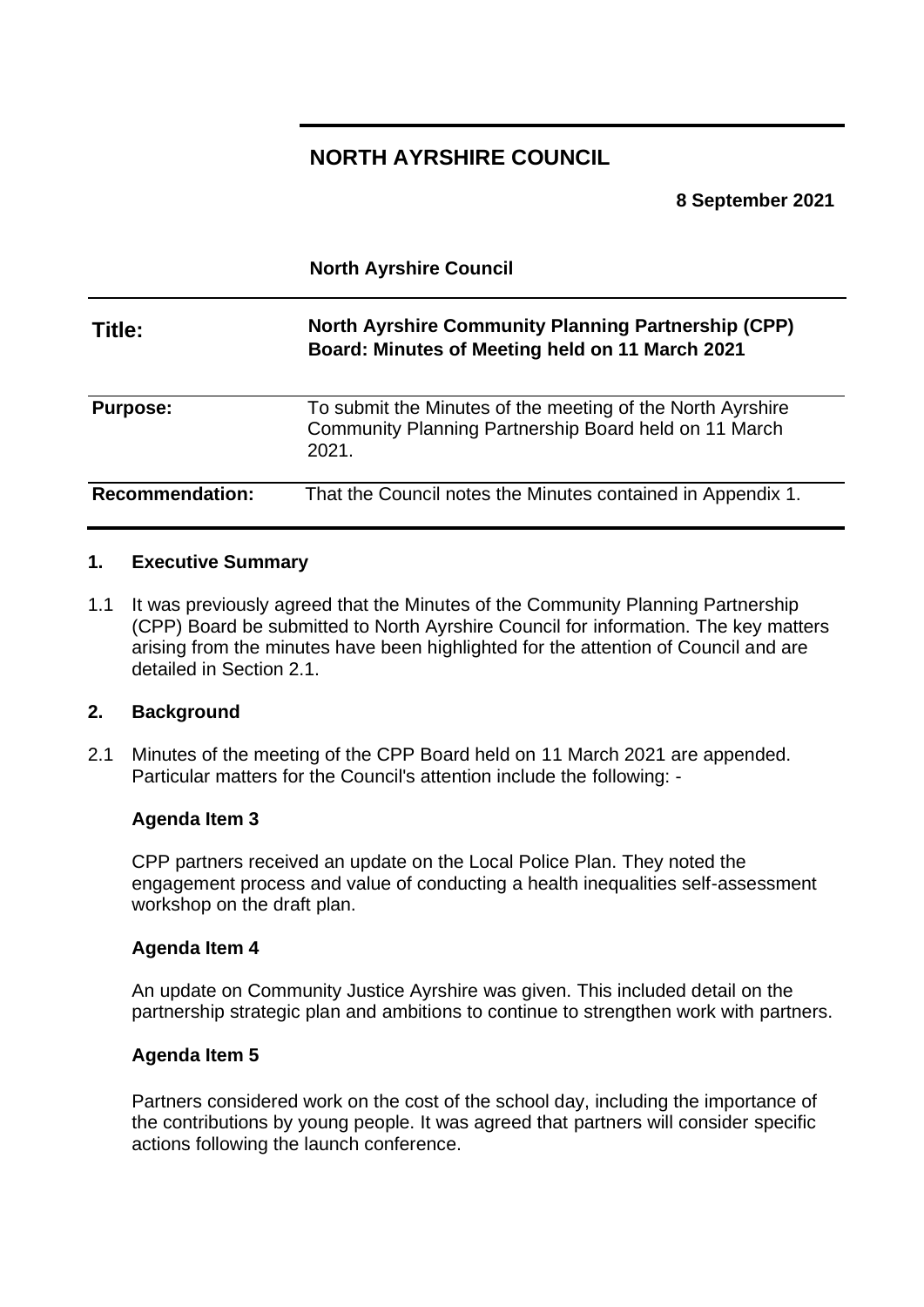## **Agenda Item 7**

The Board discussed the Community Food System and its link to community wealth building. Partners discussed the range of local provision, support given to community groups and the mutual support they provide.

### **Agenda Item 8**

Partners received a presentation on CPP Step Change. This included the progress of the CPP since 2009 and the positive impact on local communities. Updates were provided on the four tests of change previously agreed. The Board agreed on a range of areas for focus for the continued development of the partnership and its work.

### **Agenda Item 9**

Board members considered multi-agency locality working and the proposed model for the hub approach, along with the organisational commitments required.

### **3. Proposals**

3.1 That the Council notes the Minutes contained in Appendix 1.

### **4. Implications/Socio-economic Duty**

### **Financial**

4.1 None

### **Human Resources**

4.2 None

### **Legal**

4.3 None

### **Equality/Socio-economic**

4.4 None

### **Environmental and Sustainability**

4.5 None

### **Key Priorities**

4.6 The CPP activities detailed within this report support the Local Outcomes Improvement Plan.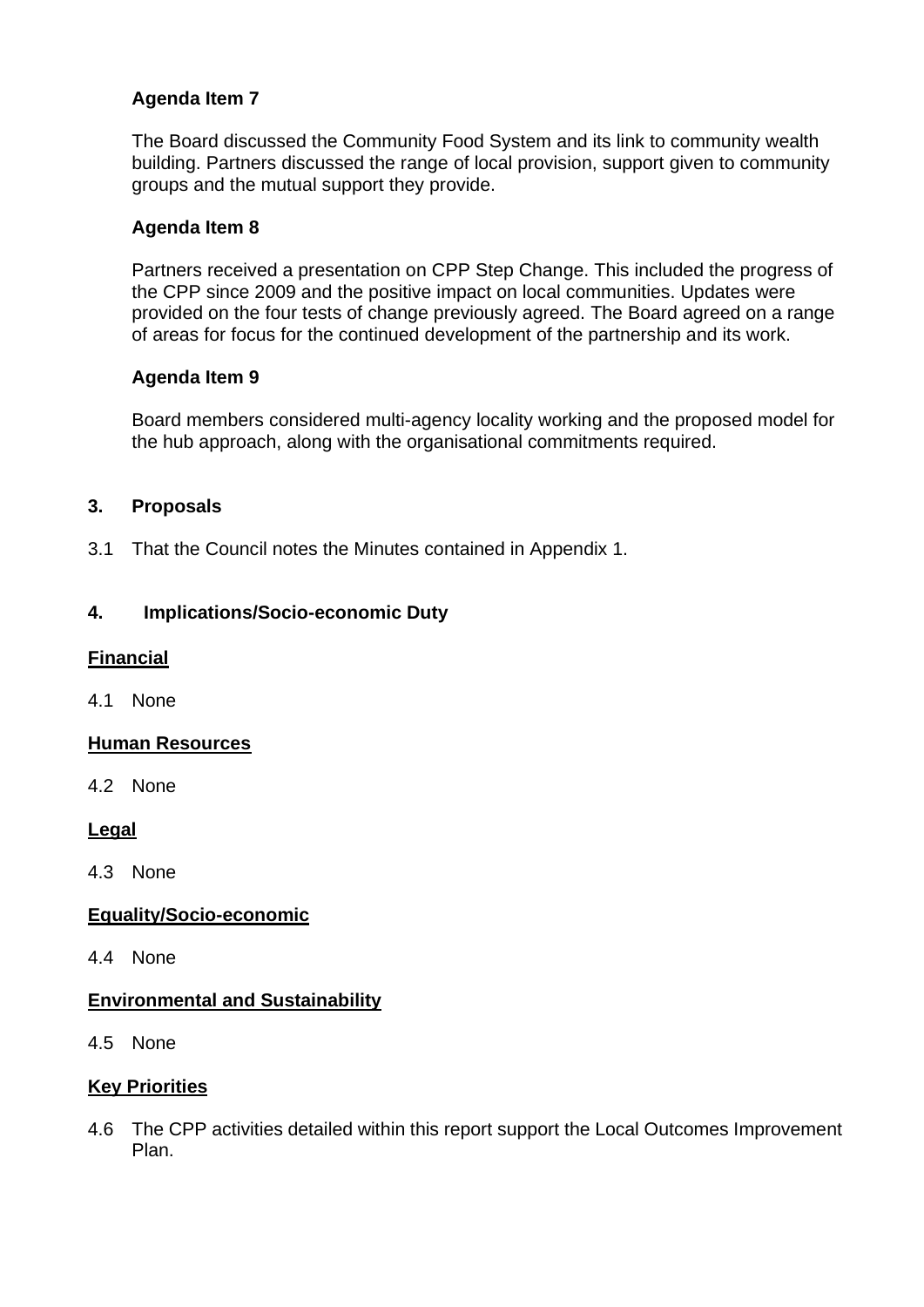## **Community Wealth Building**

- 4.7 None
- **5. Consultation**
- 5.1 No consultation was required.

Caroline Amos **Executive Director (Interim), Communities and Education**

For further information please contact **Morna Rae, Senior Manager (Policy, Performance and Community Planning),** on **mrae@north-ayrshire.gov.uk**.

**Background Papers**

 $\Omega$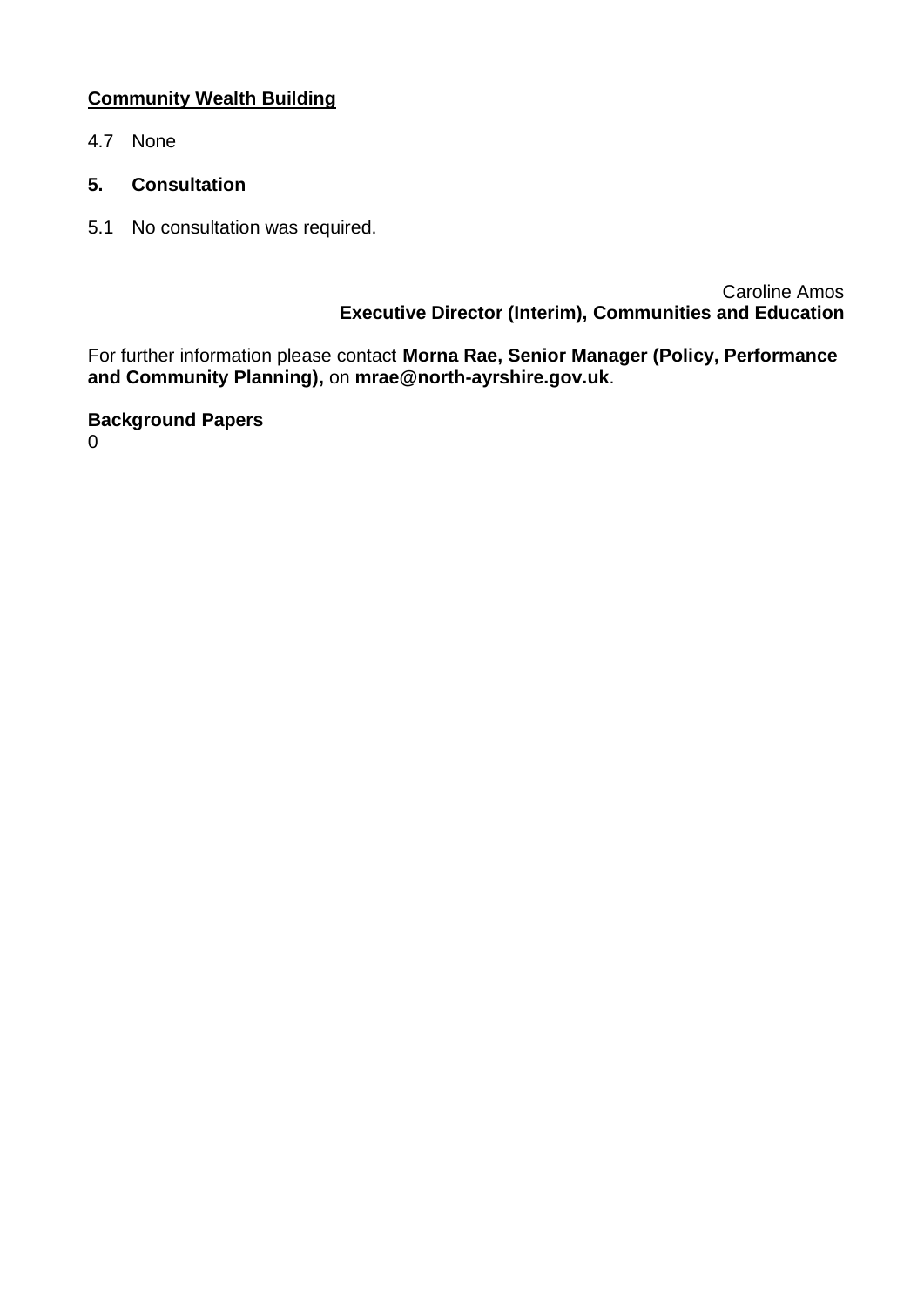#### **Community Planning Partnership Board**

Thursday 11 March 2021 at 11.00 am Via Microsoft Teams



#### **Present**

**North Ayrshire Council**  Joe Cullinane **(Chair)** John Bell, Elected Member Marie Burns, Elected Member Scott Davidson, Elected Member Alex Gallagher, Elected Member Tony Gurney, Elected Member Ellen McMaster, Elected Member Craig Hatton, Chief Executive

#### **North Ayrshire Health and Social Care Partnership**

Robert Foster, Elected Member (Chair of IJB) Caroline Cameron, Director NA HSCP

### **Ayrshire College**

Michael Breen, Vice Principal

### **DWP**

Tom Gilligan, Work Services Manager

**KA Leisure** Ashley Pringle, KA Leisure Vice Chair

**NHS Ayrshire and Arran**  Lesley Bowie, Chair of NHS Board **(Vice Chair)** 

**Police Scotland**  Superintendent Derek Frew

**Scottish Enterprise**  Vikki Kewney, Project Manager (Sub for Theresa Correia)

**Scottish Fire and Rescue**  Ian McMeekin, Area Manager

**Scottish Government**  Sam Anson, Location Director

**Skill Development Scotland**  Claire Tooze, Area Manager (Sub for Katie Hutton)

**Scottish Partnership for Transport**  Allan Comrie, Senior Transport Planner

**Third Sector Interface**  Barbara Hastings, Ayrshire Community Trust Kaileigh Brown, Ayrshire Community Trust

### **In Attendance**

Audrey Sutton (NAC), Rhona Arthur (NAC), Morna Rae (NAC), Jacqui Greenlees (NAC), Lauren McMath (NAC), Jennifer McGee (NAC).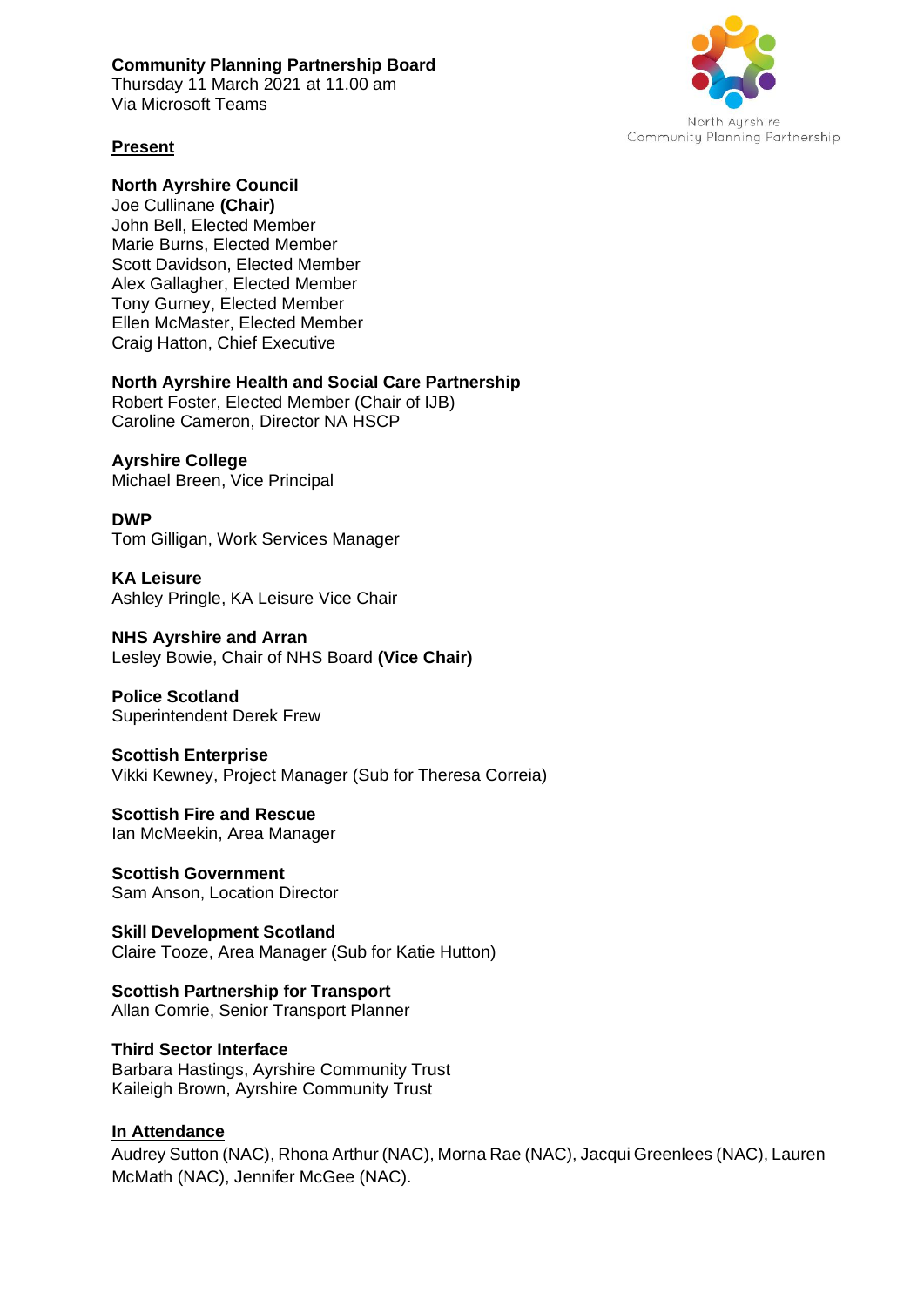#### **Apologies**

John Burns (NHS Ayrshire and Arran), Sheila Lynn (DWP), Barbara Hastings (TACT), Katie Hutton (SDS), S Anson (Scottish Government), F Hussain (Police Scotland), Karen Yeomans (NAC), Katie Hutton (SDS), T Correia (Scottish Enterprise)

#### **1. Welcome and Apologies**

The Chair welcomed everyone to the meeting and apologies were noted.

#### **2. Minute of the Previous Meeting and Action Note**

The minutes of the previous meeting were approved.

#### **3. Draft Local Police Plan**

D Frew provided the Board with an update on the draft Local Police Plan for North Ayrshire. He highlighted that the current Local Police Plan was not due for renewal until 2022, however, to fit in with national corporate cycle a 2021-2023 plan was created.

D Frew highlighted that as part of the drafting of the plan, a Health Inequalities Self-Assessment session was facilitated by E Young and M Rae which allowed a wide range of partners to feed in comments. He advised the Board that this was the first CPP plan in North Ayrshire to go through this process.

He advised that at the session one of the matters picked up by those in attendance was the need to engage more with young people in North Ayrshire and this was an area being developed with CPP colleagues.

D Frew also highlighted that in terms of welfare concern, a crisis resolution team has been set up with NHS support for Mental Health. The team are looking at better was ways for adult protection referrals.

D Frew offered to have one to one meetings with any partners who would like it.

A Sutton highlighted that the approach to this plan is very welcome and the process has made sure it is embedded in North Ayrshire. She also suggested that it would be useful to have more visibility of Police Scotland in the Childrens Services Plan to promote their role. D Frew confirmed that he was happy to meet with A Sutton or a member of the team to take this forward.

M Rae highlighted that the offer of carrying out a Health Inequalities Self-Assessment is available to other partners should they have plans/policies under development which may benefit from this.

The Chair thanked D Frew for his update and encouraged the Board to participate in the consultation which is available on the CPP Website.

#### **Action:**

**Partners to contribute to consultation.** 

**Partners to suggest plans that could be subject to a Health Inequalities Self Assessment. A Sutton to arrange meeting with D Frew regarding the Children's Services Plan.** 

**4. Community Justice Ayrshire**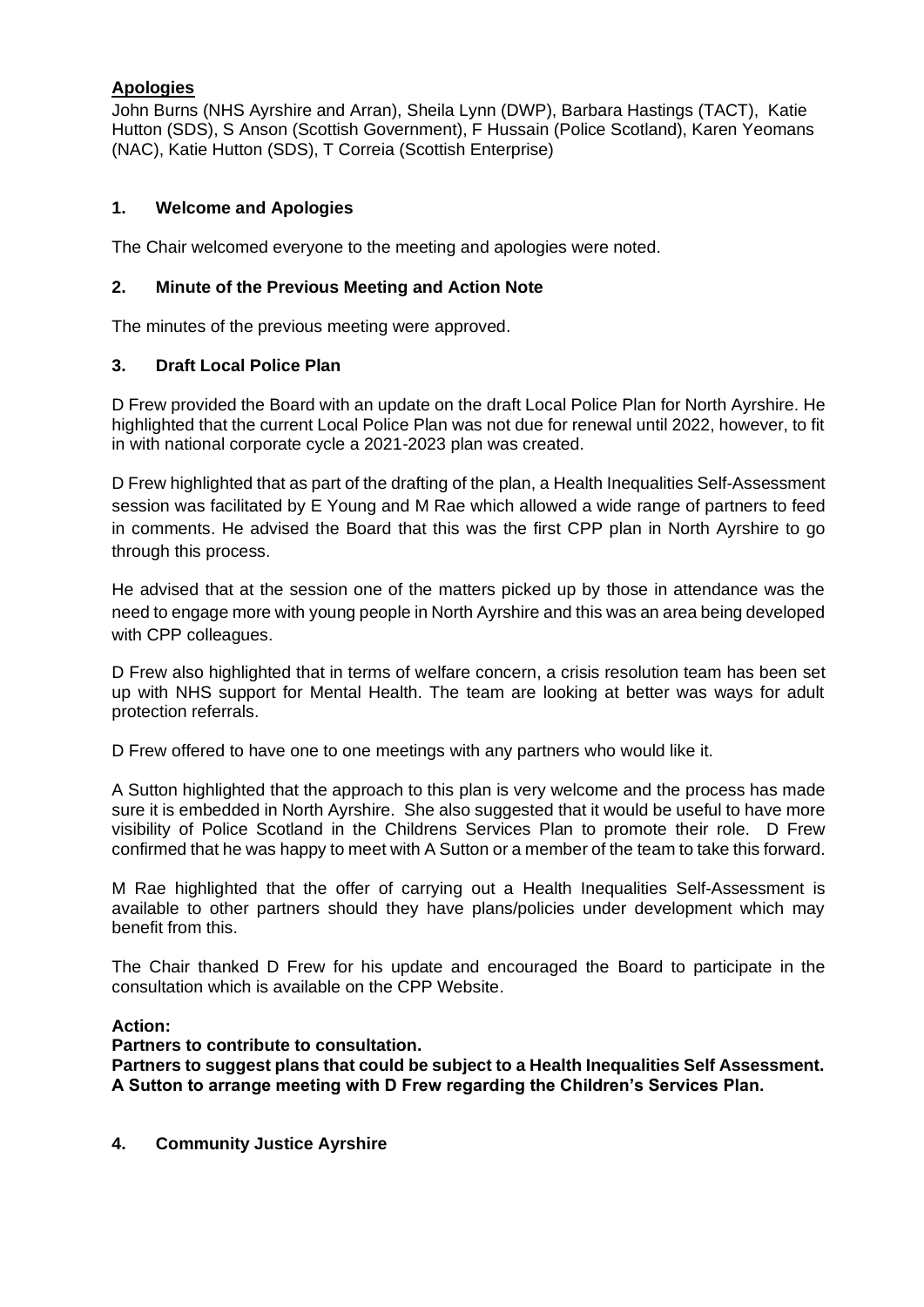A Torrance provided the Board with an update on Community Justice Ayrshire (CJA). A Torrance advised Senior Officers that she was appointed Manager of CJA in November 2020.

Community Justice Ayrshire was established following the Community Justice Scotland Act 2026. This placed a duty on statutory partners to deliver their services in a more joined up way to reduce reoffending.

Each Local Authority area produces a Community Justice Outcome Improvement Plan outlining how they will do this annually. Community Justice Ayrshire is a Pan-Ayrshire approach to Community Justice and reports to all three Ayrshire Community Planning Partnerships.

Community Justice are committed to working with the community to identify local priorities to take action to reduce reoffending throughout Ayrshire. While prison remains appropriate for people who commit serious offences, locking people up isn't always the way to stop reoffending. Rehabilitation is part of the Community Justice approach; they want to help people with convictions to gain employment and find stable housing to reduce the chance of reoffending.

A Torrance also provided Senior Officers with some key facts relating to Community Justice;

- The average annual cost to keep someone in prison is over £36k and the average cost of a community payback order is £2.5k. It has been proven that someone serving a custodial sentence is twice as likely to reoffend to someone who has given a community sentence.
- 49% of all Scottish prisoners lose their accommodation and over 30% of prisoners being released don't know here they are going to live.
- 27k children in Scotland are affected by parental imprisonment. 30% of those with a parent in prison develop mental and physical health problems.
- 60% of boys with a convicted parent go on to offend themselves.

The current CJA Outcomes Improvement Plan was due expire in March 2021, however, this has been extended to December 2021 due to Covid. The new CJA Outcomes Improvement Plan will be published in January 2022 and will be a five-year plan.

A Torrance highlighted that now feels like the best time to re-invigorate the partnership to create stronger links with CPP Partners and improve understanding in participation in Community Justice.

Partners agreed to contribute to the consultation and research that Community Justice Ayrshire are undertaking.

The Chair thanked A Torrance for her presentation.

#### **Action: CPP Partners to contribute to the consultation and research**

#### **5. Cost of the School Day**

A Sutton and L McMath provided the Board with an update on the work on the cost of the school day (CoSD).

A Sutton advised the Board that the final meeting of the CoSD Working Group will be held on 17 March 2021. A Sutton highlighted that a number of CP partners have contributed to the work significantly. At this meeting, the policy commitment will be finalised, and the high-level action plan will be shared. There will also be a conference to launch the policy. The proposal will go to Cabinet on 23 March 2021 for approval.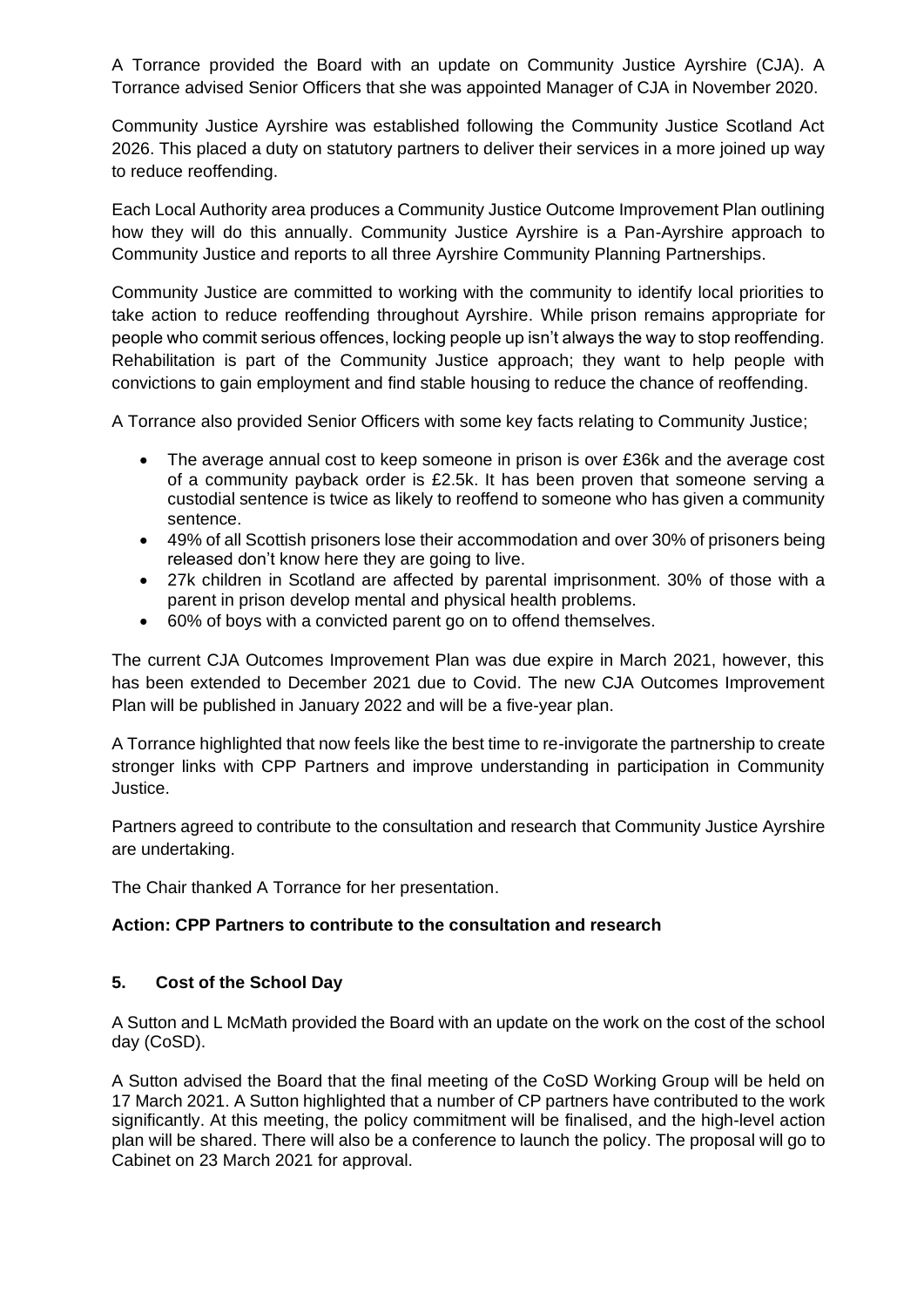A Sutton also highlighted that at a recent Budget meeting, the Council made a contribution to the CoSD work with a recurring £500k annual funding to support, digital and home learning, food and eating in school and beyond, school uniform, outdoor clothing, sports kits etc in schools.

A Sutton advised that she would bring back a further update to the CPP Board in June regarding the individual actions both for schools and CP Partners. CP Partners will also be invited to the launch conference to help identify actions for the forthcoming year.

L McMath advised that the CoSD Working Group has been a collaborative process and noted that the input in particular from our young people and our school representatives has been extremely valuable in shaping the overall policy.

Cllr Foster highlighted that having people with lived experiences feeding into this work has been brilliant. Their ideas and drivers have helped build this policy.

Cllr Burns highlighted that it has been a joy to be part of the Working Group and that everyone has a part to play in this. Cllr Burns commended everyone involved in this work.

A Sutton also highlighted that Child Poverty Action Group (CPAG) lead this work nationally and have been part of the Working Group. The feedback from CPAG has been that they view this work as national best practice and would like to promote this nationally, which is very exciting.

The Chair thanked A Sutton and L McMath for their update.

#### **Action: A Sutton to provide further update at June CPP Board.**

#### **6. Children Services Planning**

A Sutton and L McMath provided the Board with an update on the work of the Children's Services Strategic Partnership (CSSP).

L McMath highlighted that the CSSP are responsible for delivering Thriving North Ayrshire action of the LOIP. The Group meet quarterly and has representatives from:

- North Ayrshire Council
- North Ayrshire HSCP
- Police Scotland
- Scottish Fire and Rescue Service
- KA Leisure
- Scottish Children's Reporter
- Children Panel.
- Third Sector Interface.

L McMath advised that to align with the new Children's Services Plan 2020-23 the format of the CSSP meetings have been revised. Each meeting will now focus on a priority of the Children's services Plan for in depth discussion and challenge. Cllrs Bell and Foster attend two meetings per year in their portfolio holder capacities.

A Sutton advised that Children's Services Executive Group (CSEG) has been formed which brings together Heads of Service from the Communities & Education and the North Ayrshire HSCP. The Group is co-chaired by the Executive Director for Communities & Education and the Director of the North Ayrshire HSCP to ensure links are being made regularly. The Group have agreed that five workstreams have been set up, each chaired by a Senior Manager from Education, Communities or the Health and Social Care Partnership. The workstream groups will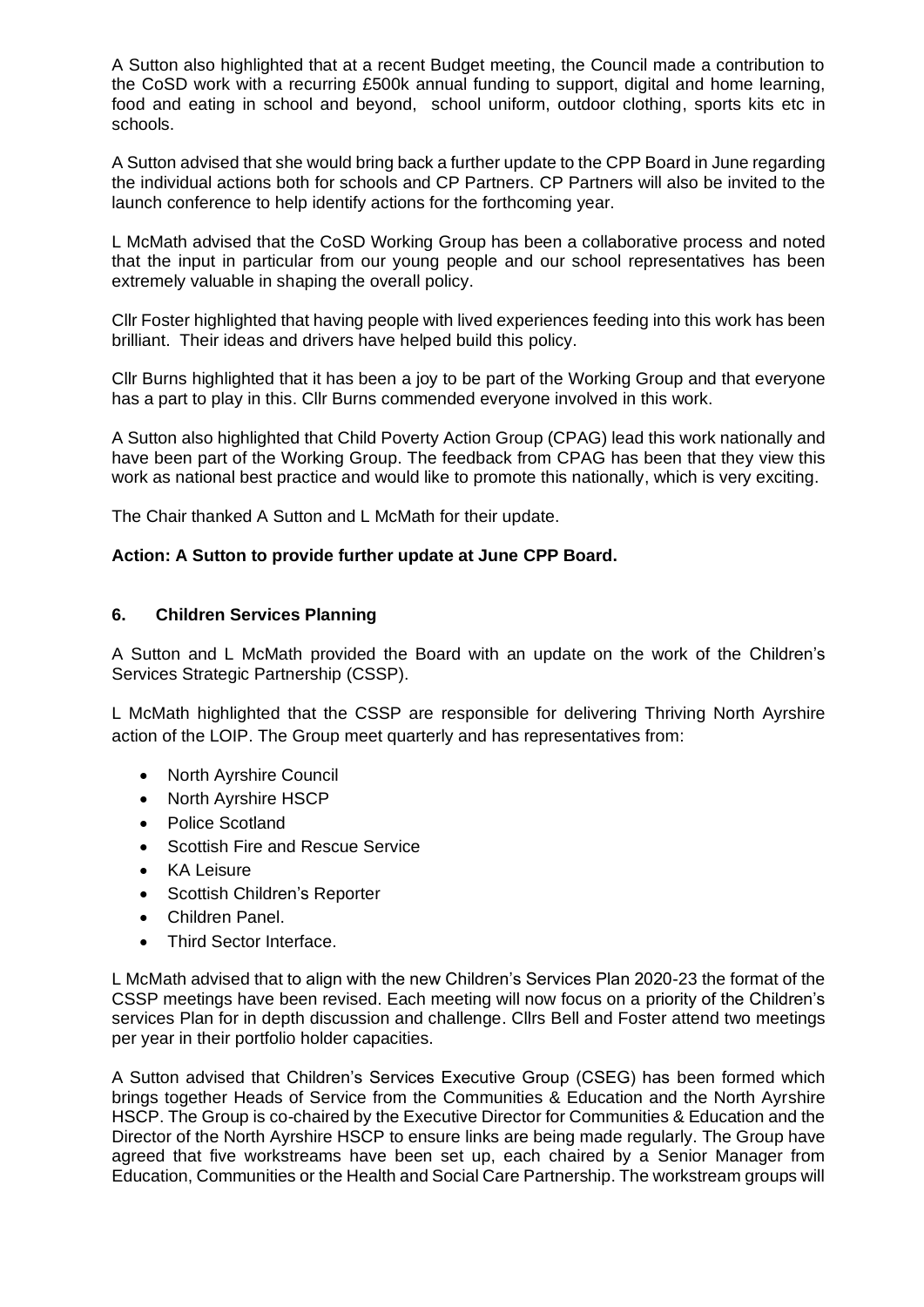take forward specific pieces of work and report progress to the Children's Services Executive Group.

L McMath reported that the CSEG and the CSSP have agreed that due to the Covid-19 pandemic it will no longer be appropriate to carry out the ChildrenCount pupil survey that was due to be undertaken by the Dartington Service Design Lab in April 2020. The Dartington Service Design Lab have agreed to scope a different proposal to best use their expertise to inform the CSSP's response to The Promise.

Partners noted this approach to delivering on the Thriving North Ayrshire priority. The Chair thanked A Sutton and L McMath for their update.

### **7. Food System**

A Morrell provided the Board with a presentation on the Community Food System. A Morrell highlighted that the update would cover:

- Food system in context of community wealth building
- Information on models
- Each locality's current food system

A Morrell advised that the vision is that demand for emergency food provision is reduced as North Ayrshire residents can afford and access good food. The Community Support Hubs act as brokers who can signpost to local food provision. Using a community wealth building approach, local businesses and third sector organisations provide low cost or free food to local people who need it.

A Morrell highlighted that:

- 10 local food anchor organisations are meeting on a fortnightly basis;
- Operating as stakeholder reference group;
- There is a huge focus on co production of materials and support for each other, this is evident in how the organisations are coming together outwith the meetings;
- The plan is to reduce officer input as the groups progress;
- Sub-Group has been created for digital presence to help promote the organisations online.

A Morrell also that a toolkit has been produced to support community food providers and covers:

- Access to training
- Stock supply

.

- Covid guidance
- Volunteer recruitment and training
- Environmental Health
- **Insurance**
- Communications strategy uniformed approach which can be personalised to Localities

A plan on a page has also been created to help support newer groups who want to set up larders/shops etc.

A Morrell highlighted that to date the following provision have been set up:

- Quaint Larder at Whitlees Community Centre, Ardrossan
- Dalry Sports Club Community Fridge
- Wee Shoap, Woodywynd, Kilwinning
- Cranberry Moss Larder, Kilwinning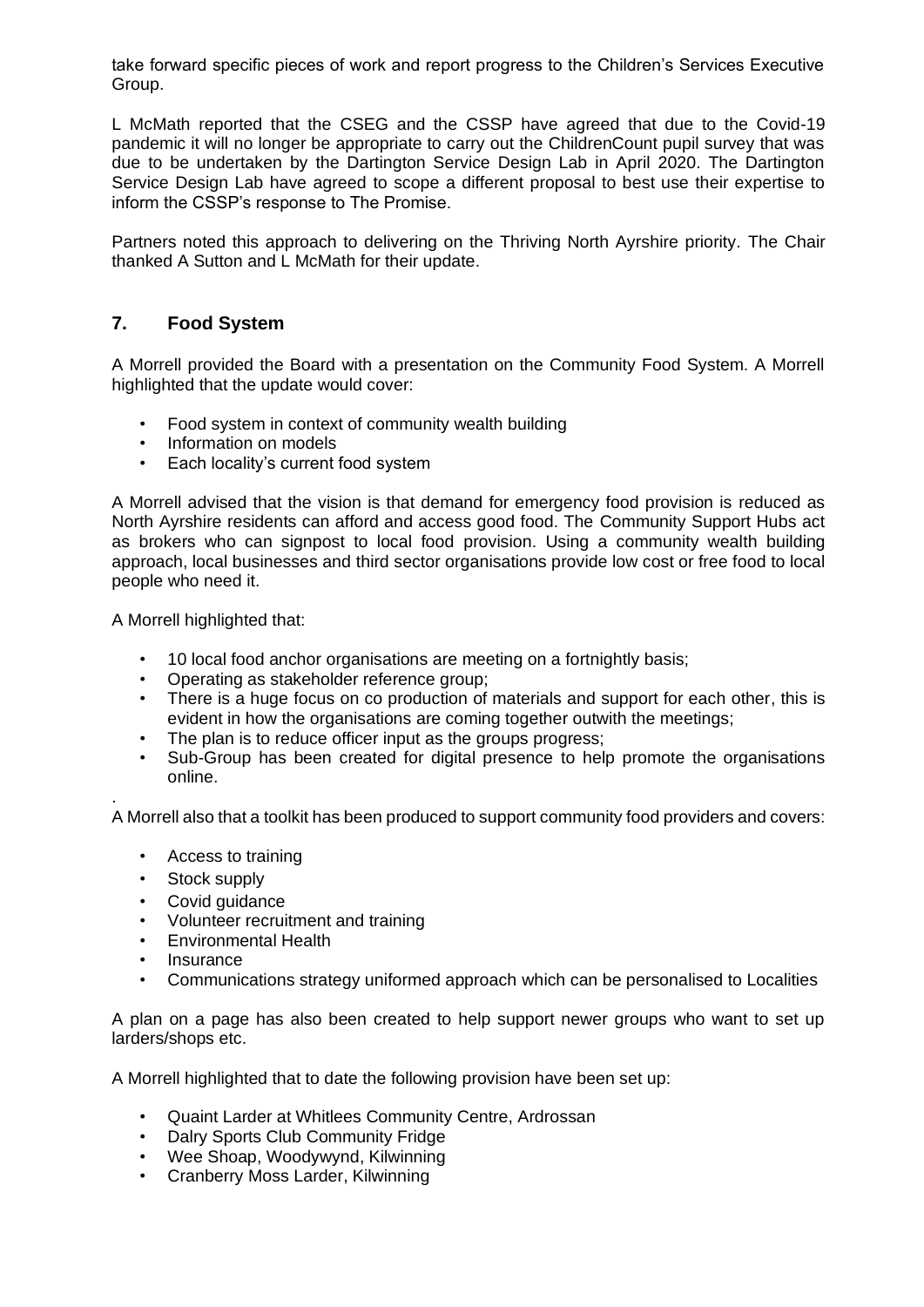A Morrell noted that there are a number other providers in the pipeline across the localities.

Cllr Gallagher commented that this work is fantastic, and the organisations seem to be focussing on the right things and getting things done. Cllr Gallagher asked how this work fits in in the North Coast. A Morrell highlighted that the team have been working closely with the organisations who came forward during the pandemic to support the community and conversations are taking place with some of them.

L Bowie asked A Morrell how the larders/shops are marketed. A Morrell advised that it was key to get branding right, so it was something of interest to people and not seen as a lesser option. In terms of promotion, the teams are keeping HSCP colleagues up to date for targeted work, posting details on the locality virtual community centres and the Council's Communications Team use their social media platforms to promote new premises when they open.

The Chair thanked A Morrell for her presentation.

### **8. Step Change**

M Rae and I McMeekin provided the Board with a presentation on the work in relation to CPP Step Change.

M Rae advised that the purpose of the update is:

- To carry out a health check of the CPP at a strategic level,
- Provide an update on CPP Step Change previously committed to,
- Confirm what recovery and renewal means for the CPP, and
- Agree what's next for 2021.

In terms of carrying out the health check, M Rae shared a timeline from July 2009 where the first Single Outcome Agreement was signed. The timeline also displayed the strategy and governance work that the CPP has undertaken to date.

M Rae also shared some North Ayrshire Peoples Panel statistics to show the impact over the last 10 years. From surveys taken in 2009 and 2019 there was an increase in:

- Residents feeling fairly safe or very safe when outdoors in their neighbourhood after dark;
- Rating neighbourhood as a very or fairly good place to live;
- Spending time as a volunteer or attend local organisations;
- People from different backgrounds get on well in their local area ;
- Mental health and wellbeing scores.

In terms of CPP Step Change the four tests of changes agreed in December 2019 were:

- Early adopter site for whole systems approach to diet and healthy weight,
- Community book,
- Unintentional harm, and
- Health inequalities self-assessment and health in all policies.

It was highlighted that due to the pandemic, the responses to the tests of change have had to adapt but that significant progress had been made against each test.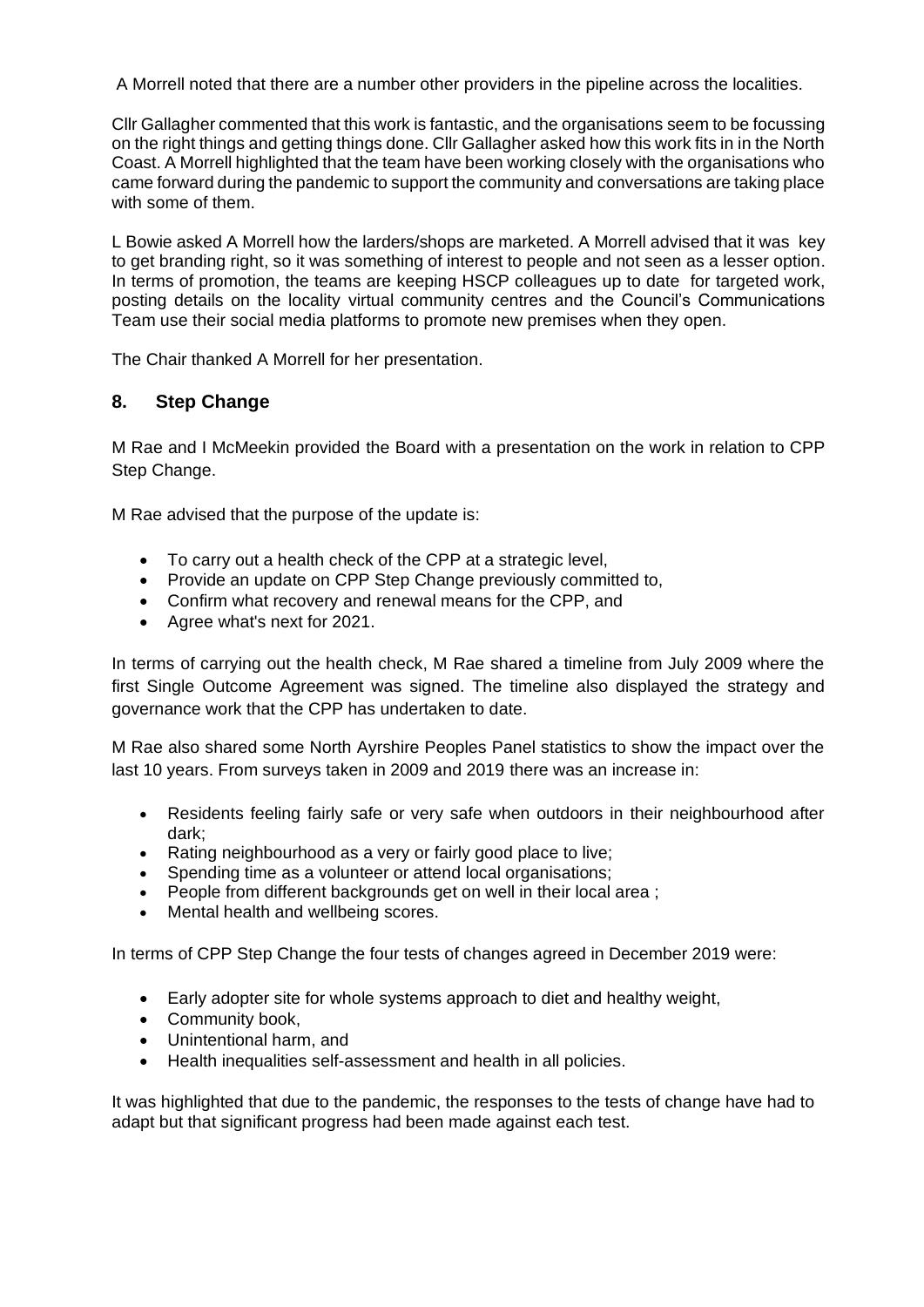M Rae advised she was invited to feed into a report for the national Community Planning Improvement Board. Some of the suggested key themes in terms of learning and direction of travel are:

- Empowering communities,
- Re-focusing priorities inequalities, wellbeing, economic and social renewal,
- Influencing evolving national policy, and
- Delivery models and structures.

The Board agreed that these are key areas of focus for North Ayrshire CPP.

I McMeekin highlighted that the pandemic has identified a number of lessons about how we work and the culture in which we work. He also highlighted the importance of having staff aligned to key themes of wellbeing, empowerment, tackling inequalities, localism and whole systems working. He suggested that the areas of focus for the CPP are:

- Multi Agency Locality Working
- New Local Outcomes Improvement Plan from 2022
- Locality Priorities Refresh
- Updated OD/Learning and Development Plan
- Health Inequalities Self Assessments
- Communication and Governance Improvements
- Community Wealth Building
- CPP approach to climate change

The Board agreed with this approach.

The Chair thanked M Rae and I McMeekin for their update.

#### **9. Multi-Agency Locality Working**

A Sutton provided the Board with a presentation on multi-agency locality working.

A Sutton highlighted the importance on how as we deliver together as a CPP and how we operationalise some of the discussions that have been taking place.

A Sutton advised the Board that in terms of collective impact it is important to have a shared agenda, coordinate action, have effective communication and measurement, along with a broker who can facilitate relationships by having a backbone organisation at its centre.

As part of the Council's Recovery and Renewal Plan, service delivery to citizens and property footprint is one of the emerging themes. This focuses on the citizen to customer whole systems approach work and the locality hub model and how these are related.

A Sutton provided a brief overview of the reality of how we as a CPP have operationalised multiagency working during the pandemic and highlighted the range of partners involved.

A Sutton provided the Board with some examples on how the locality hubs have supported the community during the pandemic, such as:

- 51,00 hot meals provided to the community
- 12,500 prescription deliveries
- 5,800 food parcels
- 8,000 health advice interactions

A Sutton shared information on the proposed model for the multi-agency hub, including: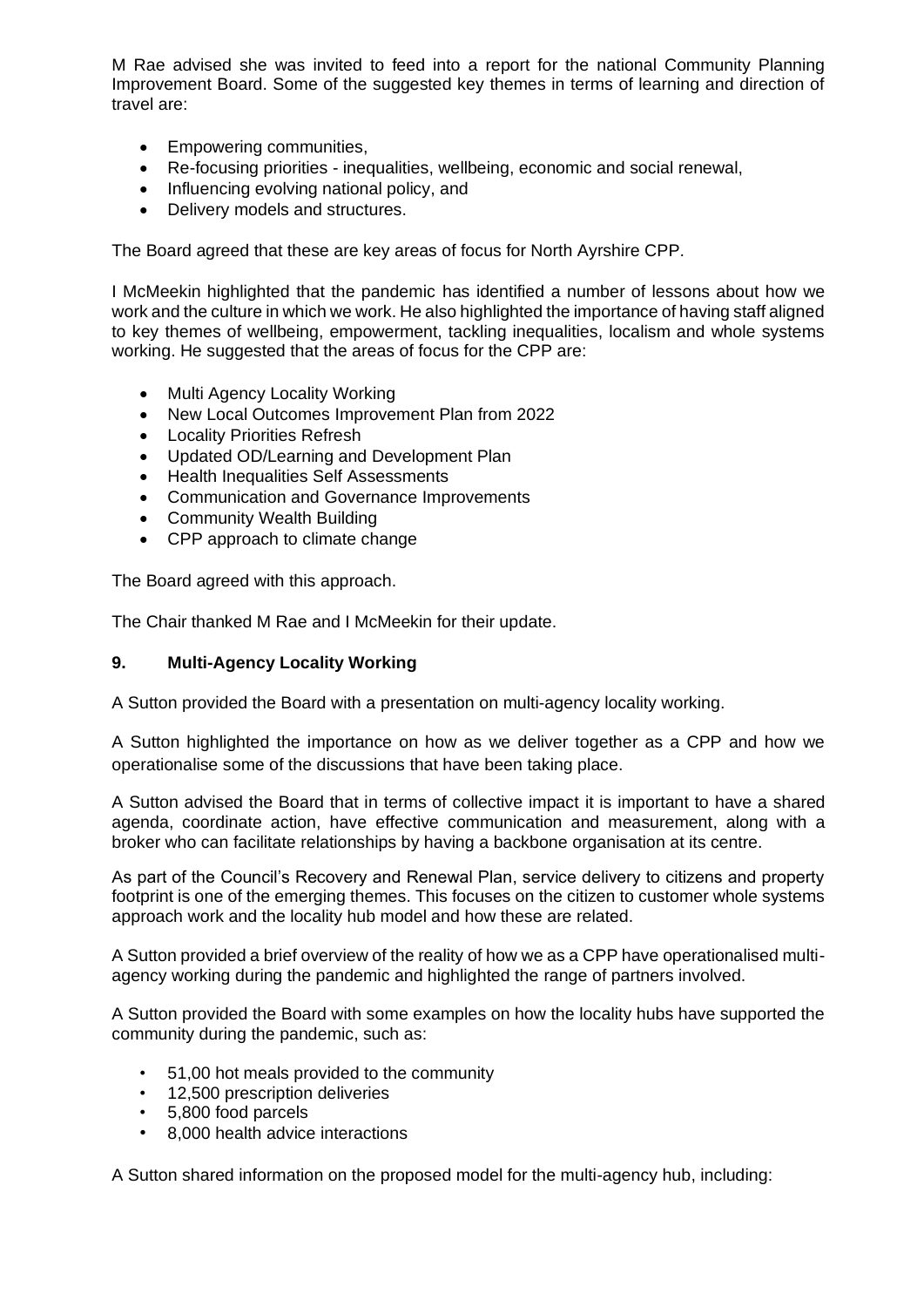- Access to services and support Council and partners.
- Face to face contact and via the Contact Centre
- Community hubs will be coordinated by Connected Communities staff and/or community organisations
- Broker role for the Council
- Co-location, touchdown spaces activity & meeting space for partners & groups
- Local services retained in communities via hub network and with partner organisations
- Connected Communities services, including library and digital, in all communities, with partners

In terms of taking forward the Customer to Citizen work the key themes are:

- Single point of contact. Ensuring there is a streamlined customer journey;
- Collaborate responsive Service
- Permission driven decisions increased customer / staff satisfaction
- Local knowledge and partners = stronger relationships to support citizens
- Information sharing helps with getting informed decisions and better outcomes
- Less red tape, means improved response time for citizens
- Seeing the whole picture and empowerment will improve customer service

A Sutton highlighted that the next steps are to develop organisational commitments to locality and multi-agency approach, CPP leadership development for multi-agency locality working, support staff empowerment and training and measurement of impact.

A Sutton advised the Board that a further update will be brought to a future Board meeting.

The Chair thanked Audrey for her presentation.

#### **Action: A Sutton to bring an update to future Board meeting.**

#### **10. Locality Hubs, Centres and Libraries consultation**

R Arthur provided the Board with a presentation on the Locality Hub, Centres and Libraries Consultation.

R Arthur highlighted that this key aim of this consultation is the opportunity to redevelop and deliver enhanced, sustainable and realistic services delivered through halls, centres and libraries.

R Arthur also highlighted that this work has been taking place since 2018. In terms of community/public engagement, the team have held face to face public sessions during 2019, engagement online via Consul, direct with stakeholders, written communication and held conversation cafes. From the discussions held with our communities, it was noted that having community facilities in the local area that were accessible and affordable was important to the community and highly valued.

Following on from the discussions held in 2019, the following work was carried out:

- Options developed for each building
- Ensuring services are accessible but more affordable and sustainable
- Continue to work with The Consultation Institute
- Continue to progress Community Asset Transfer requests
- Stakeholders Reference Group
- Consultation mandate